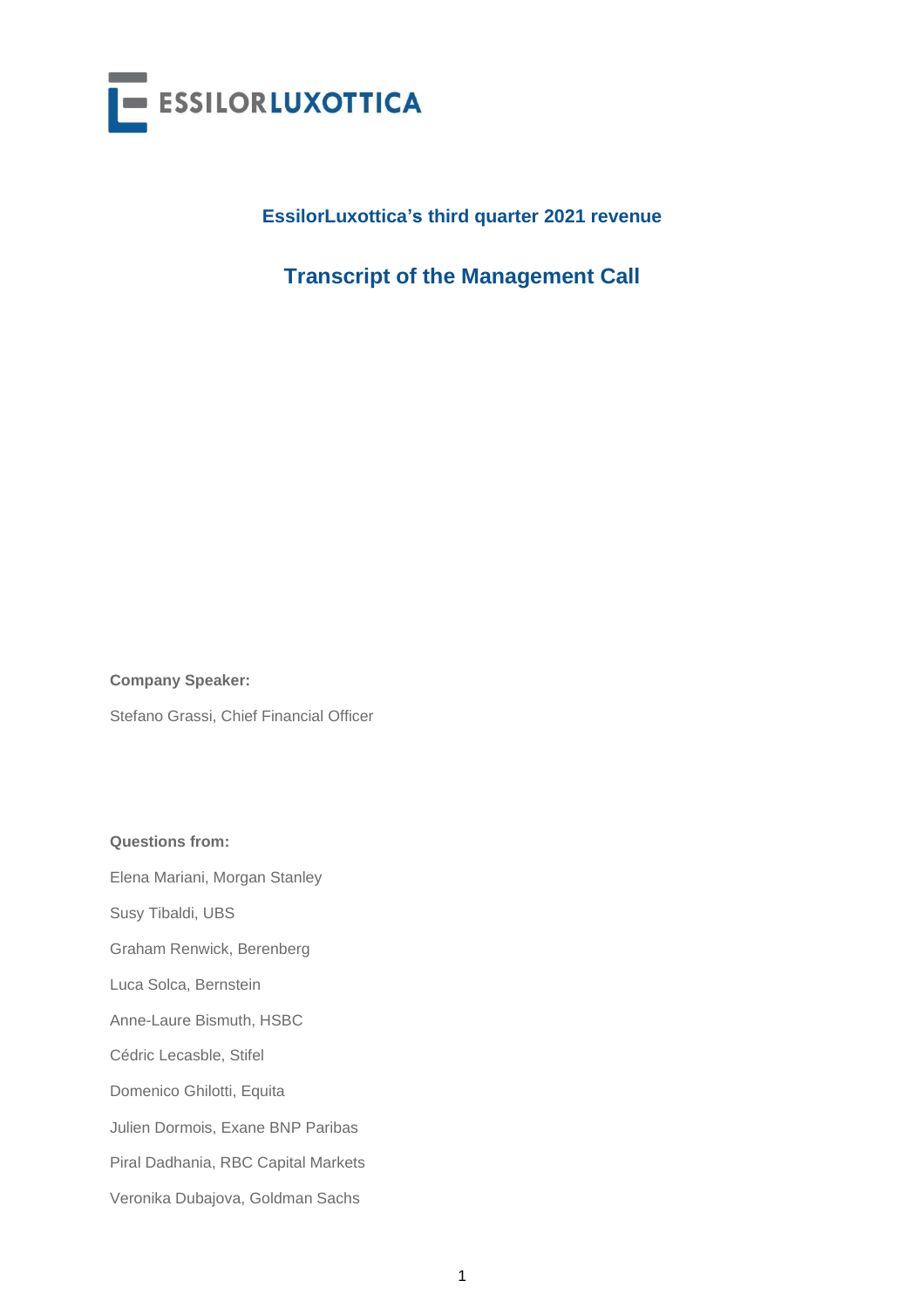

*Key Highlights*

## **Stefano Grassi, Chief Financial Officer**

Good morning and welcome to our Third Quarter Sales Release.

EssilorLuxottica posted another outstanding quarter, despite all the challenges related to COVID-19 that still remained in several countries around the world. Thanks to our balanced and diversified distribution, our very well integrated supply chain, and our continuous innovation with a strong pipeline of new products, like Ray-Ban Stories, that you see right at the front of our presentation today, we are now pleased to share that revenues on the third quarter were up 33% versus 2019, on a reported basis at constant FX. We also delivered revenues up 9.3%, versus 2019 on a comparable basis, still at constant FX.

If we now exclude the consolidation of GrandVision that entered into our books on July 1, our Q3 revenues were still up 9% versus 2019 at constant FX.

For the remaining part of this presentation, we thought it would be better to comment our results excluding the impact of GrandVision. Therefore, when we look at our Professional Solutions division, we are looking at a top line that grew by 7.3% in Q3, with all four regions globally contributing to the growth of the division.

The Direct to Consumer division posted a second consecutive quarter of growth at a double-digit pace, with e-commerce that grew slightly south of 50%, while our retail brick and mortar posted top line growth at a mid-single digit pace.

In light of this performance, we are now pleased to upgrade our 2021 outlook with respect to sales and operating profit. With respect to sales, we are now guiding for the full year 2021 for Group revenue to be up mid-to-high single digit, versus 2019, at constant exchange rates. With respect to profit, we now have an expectation for the full year 2021 to improve our operating profit by up to 100 basis points as a percentage of revenue, compared to 2019, still at constant exchange rates.

Now, in order for you to better understand what the rationale for our outlook upgrade is, I want to walk you through our journey across the different geographies and beginning on page 14 of the presentation with the largest one, North America.

In North America, our top line during the course of the third quarter, grew by 14%, and accelerated versus the trend of the first half of the year of 12% plus. Both Professional Solutions and Direct to Consumer divisions posted double-digit growth. The US market continues to be strong and vibrant, in particular on the B2B side, the growth was very much sustained by key accounts and independent ECPs.

In our Professional Solutions business, on the lens side, the growth was fueled by our branded lenses with Varilux, Transitions and Eyezen all in solid positive territory in Q3 and with the Crizal lens posting double-digit growth. On the frame side of our business, we were pleased and happy with our doubledigit growth, very much driven by volume, while our price mix was a nice support to the overall picture for frames. Ray-Ban and Oakley were both on fire in Q3. Ray-Ban was up double digits in both prescription and sun. Oakley was also up double digits in both prescription and sun. The growth was very much supported by new product launches like the one of Ray-Ban Stories in September, or at Oakley, with the Xeus and Kato products gaining a lot of visibility during the Olympic Games that were held in Tokyo.

On the Direct to Consumer side, LensCrafters posted comparable sales up close to double digits, with price mix very much driving the growth, well supported by good volumes, with non-mall locations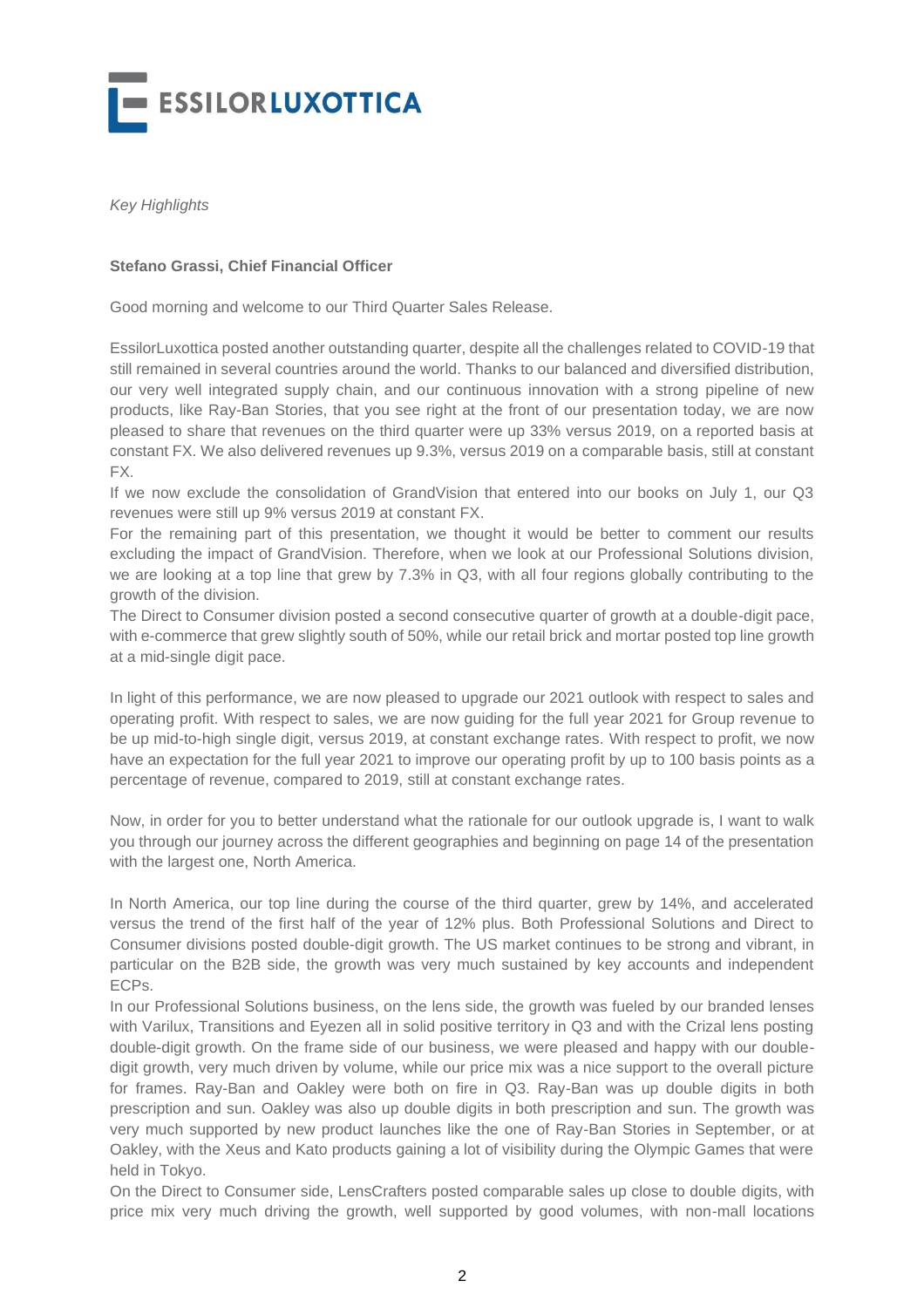

outperforming mall locations. And when we look at the sun part of the business, Sunglass Hut, for the second consecutive quarter, posted top line up at a double-digit pace, led by non-international Sunglass Hut locations, as well as Bass Pro stores, while the international locations, as we have already seen for quite a few quarters were still lagging behind. We are hopeful now that with the reopening of the US borders to tourists, we are going to see an acceleration and good traction during the course of the fourth quarter for the Sunglass Hut international exposed locations. Last, but not least, our e-commerce business, has broadly continued the strong performance that we already experienced during the second quarter of the year.

Let us move over to the EMEA region where we have seen a very nice story of strong acceleration.

In EMEA in the first quarter of 2021, our revenues were down 7% versus 2019. In the second quarter, we were up 4%. And now in the third quarter, our revenues were up 7% versus 2019. A clear sequential improvement of our performance throughout the year. We are very pleased with this trajectory and to see that European consumers are reactivating their spending, with Italy, Germany and the UK performing mid-to-high single digit during Q3; and Turkey, Russia and Eastern Europe all growing at a double-digit pace.

Professional Solutions grew nicely at a mid-single digit pace in Q3, with good momentum in both frames and lenses. On the lens side of our business, our branded lenses well supported our strong price mix in the quarter as well as our profitability. While from a channel mix standpoint, our ECPs, our large key accounts and our e-commerce partners were very much the channels that drove our growth. Stellest is nicely ramping up in Italy, as well as in France, and we cannot wait to see the further rollout of the myopia management lens in other parts of Europe. On the frame side, we are very excited to report a strong sun business, with top line that was up high single digit, while the optical business continued to grow with a very strong and solid trajectory at a mid-single digit pace. The overall growth on the frame side of the business was fairly balanced between price mix and volume.

Moving to the Direct to Consumer side of the business, we are very pleased with Salmoiraghi & Viganò's performance during the course of the third quarter, with comps that were up mid-single digit and price mix that is continuously improving quarter after quarter. On the Sunglass Hut side, the overall performance was negative for Q3, but we have some encouraging signs of improvement. In particular, during the month of September during which comps were positive, and we were in positive territory in several countries. It is also worth noting that in France, in the Netherlands, in Turkey and in the United Kingdom, excluding airport locations, we actually posted double-digit growth rates. And that tells you that the demand for sun is still out there.

Now let us move into a more challenging area, let us move east to Asia-Pacific, where our sales remained in negative territory and were down 6.6% in the third quarter.

In the Asia-Pacific region, we observed a very challenging quarter. In Japan, we all watched the Olympic Games with no spectators. In China, we experienced the impact of major floods and cities like Beijing that were subject to severe restrictions. And then we had Australia, in Australia two of the major states, New South Wales and Victoria, were under a strict lockdown during the course of the third quarter. On the positive side, we are very pleased to report that India is on a recovery pace, with top line up midsingle digit. Greater China posted a double-digit growth rate and Hong Kong is slowly redefining the new normal. Also, the governments in Malaysia and Indonesia are progressively deconfining the population. On the Professional Solutions side, we were pleased to see solid growth during the course of Q3, despite the challenging environment. Our price mix was solid, whilst volumes were still lagging behind, in light of the COVID outbreak. The Stellest brand continues to be a strong asset in China as well as in the rest of the world. In particular in China, we more than doubled the volumes of Stellest lenses that were sold in Q3 compared to the second quarter. And we see a further acceleration during the month of October. So, we are building up a new category from scratch at a very high pace. Today about 80% of the growth that we are experiencing in China in the lens business is driven by myopia solutions. So, we are very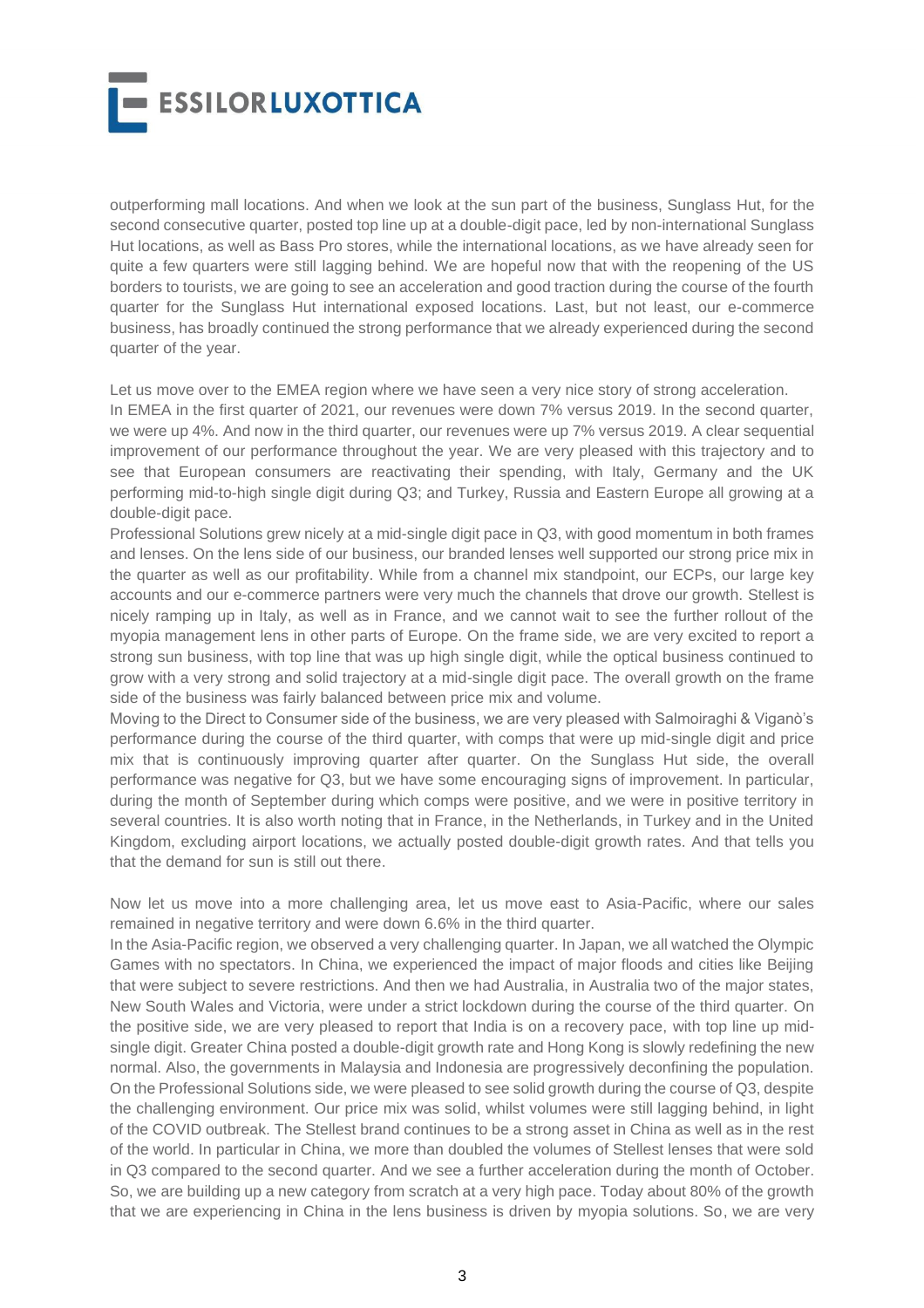

proud of the achievement that the team has been able to make in that part of the world.

On the Direct to Consumer side, the performance was heavily impacted by the deceleration that we experienced in Australia. Just to give you an idea, during the course of the third quarter, we experienced anywhere between 150 to 200 stores closed during Q3. An additional 150 stores were subject to severe restrictions in terms of working operating hours. On the positive side, we have seen that in the states where there were no restrictions, we had Sunglass Hut growing at a double-digit pace and we had our optical retail business, OPSM, comping up at the mid-single digit pace. We are confident that we are going to face a good and solid fourth quarter in Australia, very much in light of the progress made on the vaccination campaign.

The last region is Latin America, that is another nice progression story. Q1 was up 1%, Q2 up 2%, and the third quarter up 12% back in double digits, with pretty much all the countries in the region contributing to the growth, with Brazil, the largest country that waived most of the COVID related restrictions and grew in the high-single digit during the course of the third quarter.

The Professional Solutions was up high-single digit, well supported by our branded lenses, with Varilux, growing double digits in Hispanic Latin America, as well as in Brazil. And in Brazil, we were very proud to see an acceleration of the synergies between lenses and frames. And we are very proud to share that during the third quarter we launched the EL 360 program in Brazil, piloting that program with about 400 ECPs and getting ready for the largest scale rollout on a national basis during the early part of 2022. On the Direct to Consumer side, we were happy to see double digit growth rates. We had a very strong quarter in both brick and mortar, as well as e-commerce, that grew in excess of 70%. Our optical retail chain in Latin America, the biggest one, GMO, posted double digit growth. Our Óticas Carol business was up double digits. And on the sun side we had good numbers at Sunglass Hut, with Mexico and Brazil growing at double digit pace, making very much a nice and compelling story for our Direct to Consumer proposition in Latin America.

With that, I have concluded my journey across the different regions and now I will hand it over to the operator for the Q&A session.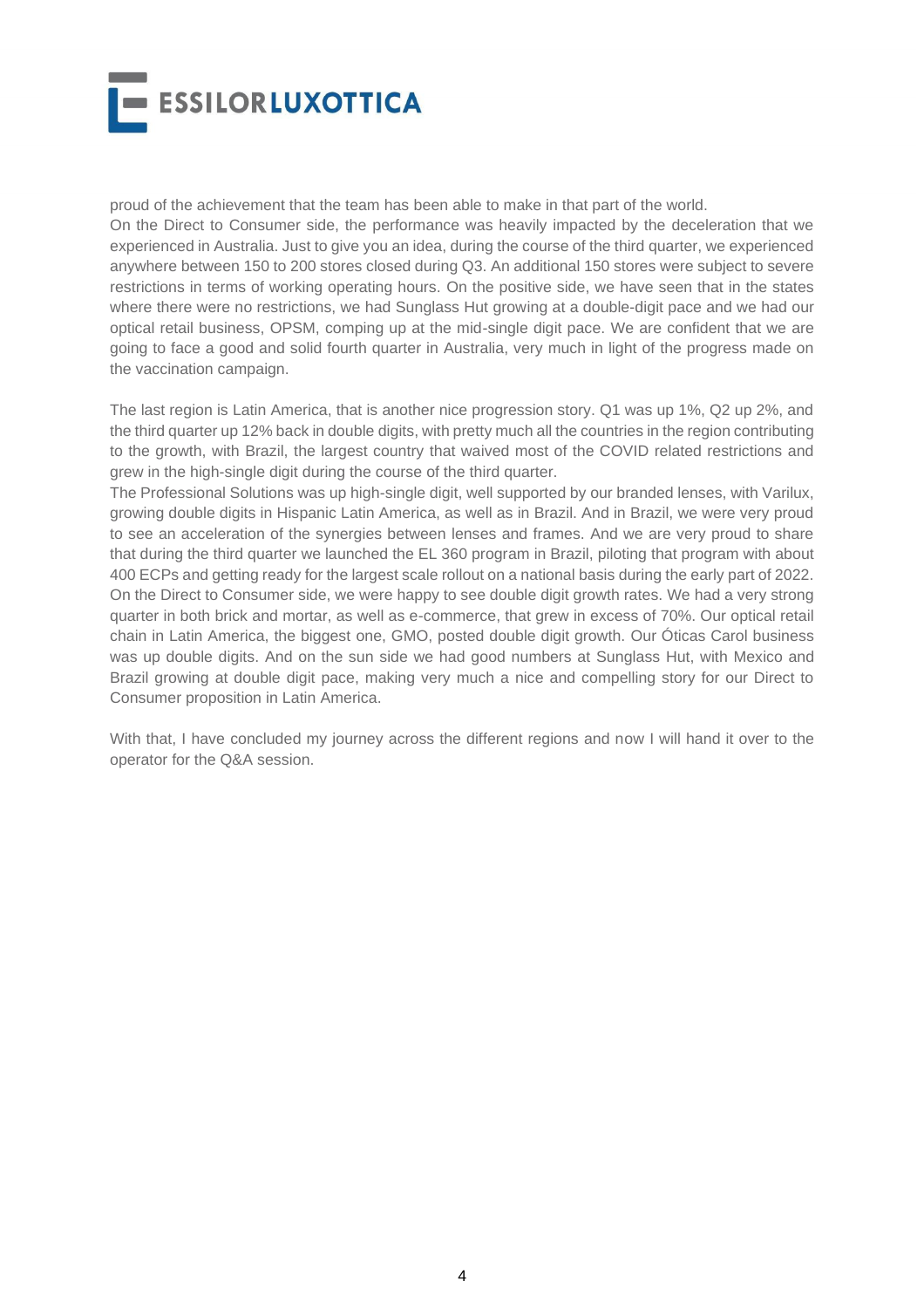

*Questions & Answers*

#### **Elena Mariani, Morgan Stanley**

Hi. Good morning, Stefano and congratulations on the results. I will stick to two questions, of course. My first question is on the US market. Clearly, your previous guidance was assuming that the trend would normalize in this market into year end, but it has not happened. So, what is your outlook right now for this region for the next few quarters? Is it fair to assume that you are continuing to see this abnormal growth into the fourth quarter, or even a stronger growth into the year end? And also, I just wanted to confirm that footfall is still down versus 2019 and so the double-digit sales growth is being achieved mainly through higher conversion rates.

And then my second question is on your new profitability guidance. Could you comment a bit more on the underlying drivers of the potential up-to-100 basis point improvement? Is it just pure operating leverage or are you also seeing a positive mix that is going to reach your gross margin meaningfully as well? So, in essence, I want to understand a bit more what we should expect in terms of costs of goods sold versus opex development in the second half of the year. Thank you.

#### **Stefano Grassi, Chief Financial Officer**

Good morning Elena, buongiorno. Let me start by taking your first question on the US market. Clearly, we see a market that is extremely strong. We see sound demand there in general across different channels, for B2B as well as DTC, for sun and well as the prescription side of the business. We expect that market to continue to be strong also during the course of the fourth quarter, again, assuming there are no changes in the pandemic conditions. We are getting ready for the holiday season that as you know is an extremely important period of time, together with the insurance week at the year end. With respect to traffic, the answer to your question is yes. We are still seeing a traffic decline, but the conversion rate keeps sequentially improving. That means that we have fewer consumers into the stores, but the ones who come in are very much coming in with a purchasing intention. Then as we develop more and more our omnichannel proposition, we need to look at the traffic overall in a broader way, not just the physical footfall but also the online audience.

With respect to profitability, we do guide for margin expansion, I would say quite material for the full year 2021. On one side, we do continue to see price mix as a nice support to our growth. We see volume coming back; we have seen it for example in the US pretty strongly, especially on the frame side of the business. And we believe that that price mix will continue throughout the remaining part of the year. So, that will obviously support our gross margin. From an opex point of view, if you remember a couple of quarters ago, I said that we were entering into 2021 with a very good control of our cost base. Let me say that this control of the cost base is still there. We started releasing certain investments in strategic areas to really get ready for some of the important events that we would be facing in the second half of the year, like the Tokyo Olympics, the launch of Ray-Ban Stories, the further rollout of the Stellest lens. But again, we have been virtuous in the way we have managed other discretionary expenses and that is why you can expect that margin progression all the way through the end of 2021.

#### **Susy Tibaldi, UBS**

Hello. Good morning. Thank you for taking my questions. So, the first one, just to wrap up what you were mentioning on the North American market, so it sounds like the trend, and correct me if I am wrong, but it sounds the trends that you saw in Q3 so far are being sustained also in the first two weeks of Q4? It sounds like Europe is also continuing on this trajectory of improvement. APAC, some of the restrictions in Australia are being lifted. LatAm, unless there is any major event, it sounds like it is also progressing well. So, does it mean that October so far, the first two weeks of Q4, are seeing trends in line with Q3 or maybe, potentially, even a little bit better given all these moving parts? So, it would be great to have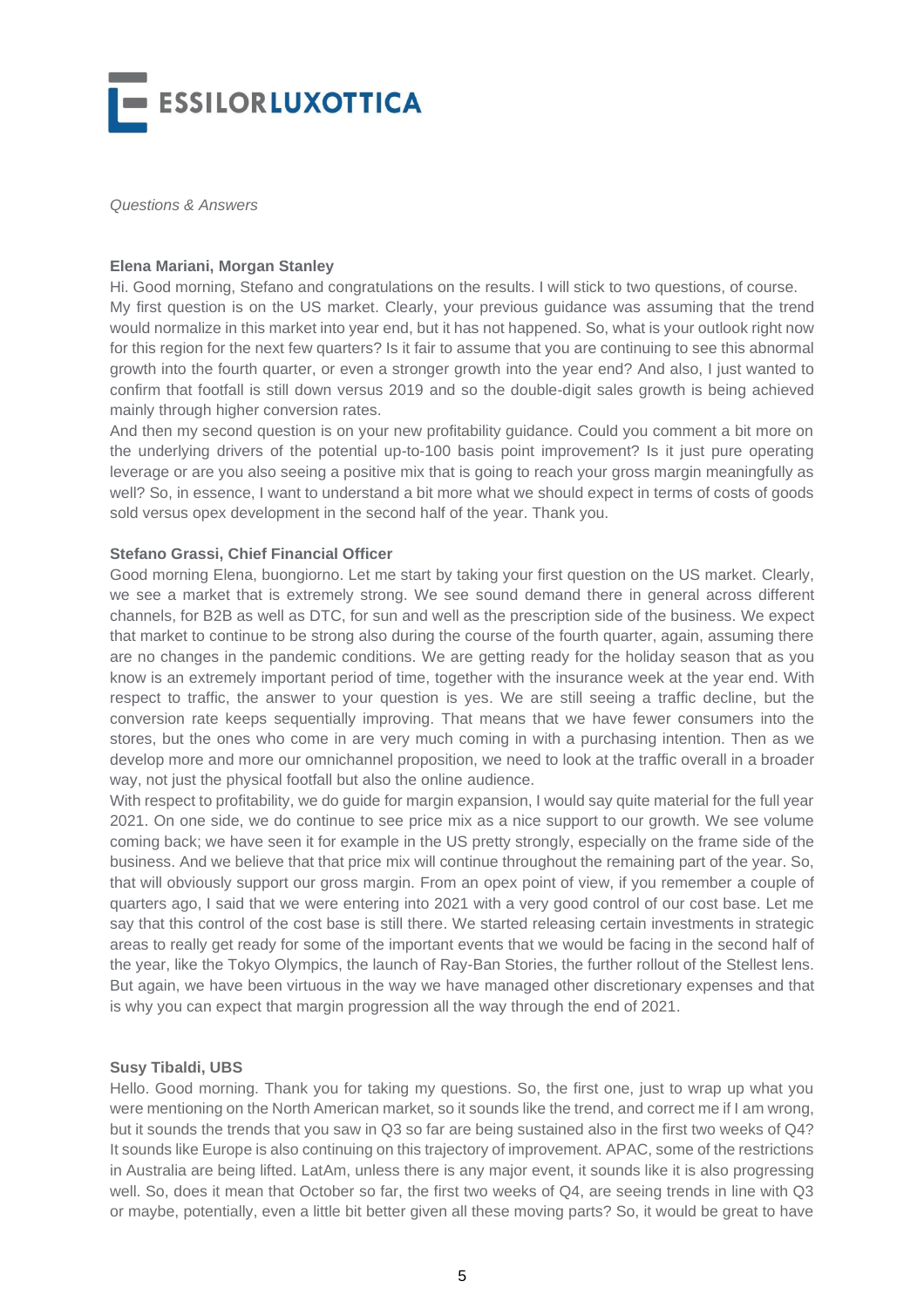

#### your confirmation of that.

And, secondly, just to go back on the margins, so, you have provided a 100-bps margin expansion, and you provide it as a ceiling rather than usually saying - at least a certain amount. So, given that high single-digit top line can be quite a wide range, I was wondering as to why are you putting a ceiling on expansion? Is it because you are managing the growth and so anything that is incremental you plan to reinvest it in those initiatives that you mentioned before, or how are you thinking about the margins? Thank you so much.

## **Stefano Grassi, Chief Financial Officer**

Good morning, Susy. Let me take the first question, back to the trend that we are seeing so far in North America as well as for the remaining parts of the world. Yes, we do see an October that, so far, is coming with a nice trajectory, broadly speaking, the one that you have seen during the third quarter. So, we are very pleased with that. No reason to believe that this could divert for the time being.

With respect to the margin, I mean, it is a range that we are indicating with up to 100 basis points, and also the top line, we are guiding for between mid-to-high single digit, so we are sticking to that guidance. But, the underlying assumption that we have for that margin, it is margin expansion in H1, as you have seen, and it is margin expansion also for the second half of the year.

#### **Graham Renwick, Berenberg**

Hi. Good morning, everyone. Thanks for taking my questions. I just have the two.

Just, firstly, on the supply chain, are you seeing any disruption that could be impacting your product availability and constraining growth in Q4 or beyond? And also, as inflationary pressures are getting bigger into 2022, do you think that inflation could be more or less passed on the consumer through pricing or price mix given all the innovation you have coming through?

And then, secondly, on GrandVision, it is the first quarter of consolidation. They had a pretty solid update yesterday, particularly on margins. I was wondering if you had already started integrating that business and potentially realizing any synergies from that deal. I know there is some clear synergies around putting Essilor lenses in stores, consolidating supply chains, etc. I just wondered whether that had started in any way and, if not, is there any sort of timeframe on when we can expect those synergies to start coming through? Thank you.

## **Stefano Grassi, Chief Financial Officer**

Good morning, Graham. Let me start with the supply chain. One of the things that you would normally hear when we talk about EssilorLuxottica is that we have a vertically integrated business model, which implies a vertically integrated supply chain. I would add on top of that a vertically and diversified supply chain. That is a major asset for us. That implies, first of all, that the reliance on external suppliers is probably more limited than for other industries or other business models. The second thing is that the diversification of our supply chain footprint allows us to respond quickly to any kind of challenge we may see at the macro level. We are making important investments as we speak to further diversify our manufacturing and distribution capacity from a logistics standpoint with major investments in Thailand as well as in Mexico. That gives us a broader footprint than what we had in the past and it definitely allows us to offset some of the headwinds that we are seeing. Clearly, there are those headwinds on the cost of logistics, and we feel it. But we have actions that have been able to compensate those impacts on our results, and one element is the diversification of the manufacturing footprint, but also further negotiation and diversification with our suppliers. Therefore, the strength of our supply chain is such that the headwinds that we are facing today, and also the ones that we are going to face in 2022, will be largely offset by the capacity of our supply chain. On top of that, as you mentioned, we have a strong pipeline of product innovation, implying strong brands behind it, and obviously we have the price leverage actionable whenever it makes sense. So, the combination of those two things really puts us in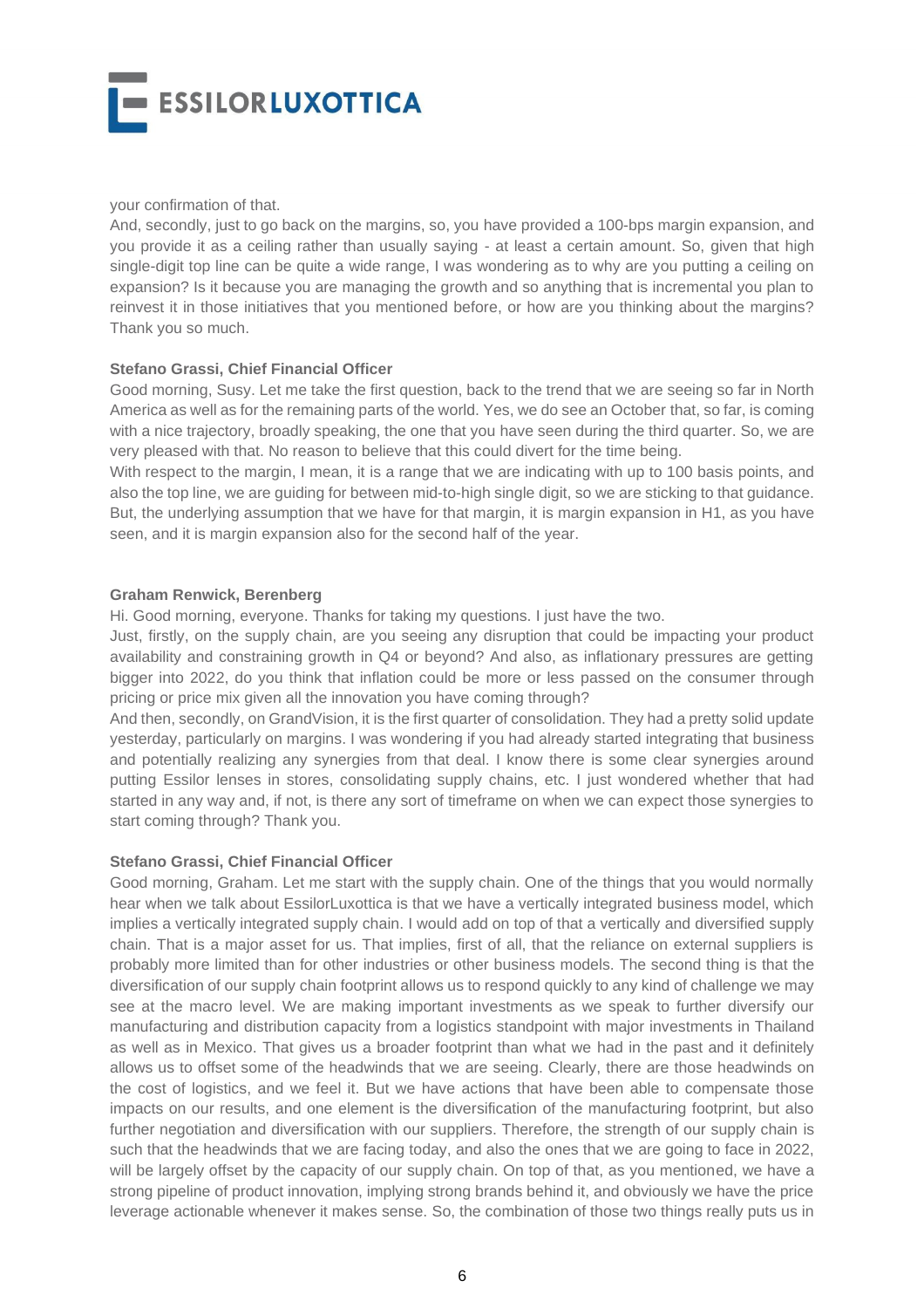

a good situation, not just for this year, but also for 2022 and the years to come.

and digital, like for like within physical stores and digital. Thank you very much.

With respect to GrandVision, the consolidation into our financial statement is happening as of July 1. With respect to synergy execution, we are deferring that into 2022. So, it is not an item for 2021. With that said, you know that the items on the agenda, for us, are clear. There is work that needs to be done on the supply chain for lenses, there is work that needs to be done on the frame assortment, and there is the integration into EssilorLuxottica's platform, which, overall, I envision to be smoother and faster than the integration that we saw between Essilor and Luxottica in the past.

#### **Luca Solca, Bernstein**

Good morning and thank you for taking my questions. I was wondering about your thoughts on the operating model that you are implementing in emerging markets. It is quite clear that, in developed markets like the US and Europe, you are adhering to a greater implication in retail. You are working in many different markets globally, from South America to China, to India, and so on. I wonder if there is a sort of path that is emerging on how you crack these markets and turn them into growth engines for you. Is there a time when you want to push on wholesale, when you start to push on retail and so on? Then, more a short-term question, I wonder if you could help us understand growth components in your Direct to Consumer reported top line growth, if you were to break it down roughly by space, like for like

#### **Stefano Grassi, Chief Financial Officer**

Buongiorno, Luca. Let me start with the operating model in the fast-growing markets. We have a very diversified footprint in fast-growing markets. In several of those countries, we have a physical retail presence, we have a strong B2B in lenses and frames and we are also building up a strong online proposition, which is really converging into an omnichannel proposition with our physical presence. It is important for us to understand and monitor the areas that we believe are critical for the future of this Company in those markets. I will give you a good example for China: the Stellest lens and the myopia management category in China is a major item for us, when you have about half of the population that is affected by myopia. Therefore, myopia solutions are an important driver that we monitor constantly on the B2B side as well on the retail side. We action development on retail as well as B2B whenever it makes sense. Our retail presence in certain markets is probably still too low. For example, I think about India where we cannot have a direct presence, and, by law, we have certain limitations, but I believe there are opportunities there to become bigger. China could be a similar story in understanding the dynamics between the eye hospitals and the dispensing of the products. What role can physical retail play within the eye hospital channel? It is an open question for us. That is one of the areas where, with time progressing, we are going to be more explicit with you and with the rest of the audience.

With respect to the growth that we see on the Direct to Consumer side, there are two kinds of areas: on one side is the online business that continues to grow at an extremely strong pace, and on the other side there is a physical retail footprint that continues to be more productive as we evolve our stores and develop the omnichannel proposition. More and more, we are moving from a store productivity into an omnichannel productivity, from a physical footfall to a physical and digital footfall. That is the way we like to see it, and with the investments that we are making, not just in the sun part of the business but also in the optical side of the business, you will see that evolution coming through, especially at LensCrafters.

#### **Anne-Laure Bismuth, HSBC**

Yes, hi. Good morning. Thank you for taking my question. I was wondering about Stellest, how the rollout is progressing so far globally. What is the progression with the FDA in the US regarding Stellest? And, in terms of pricing, can you give us some details about the pricing of Stellest and if there is any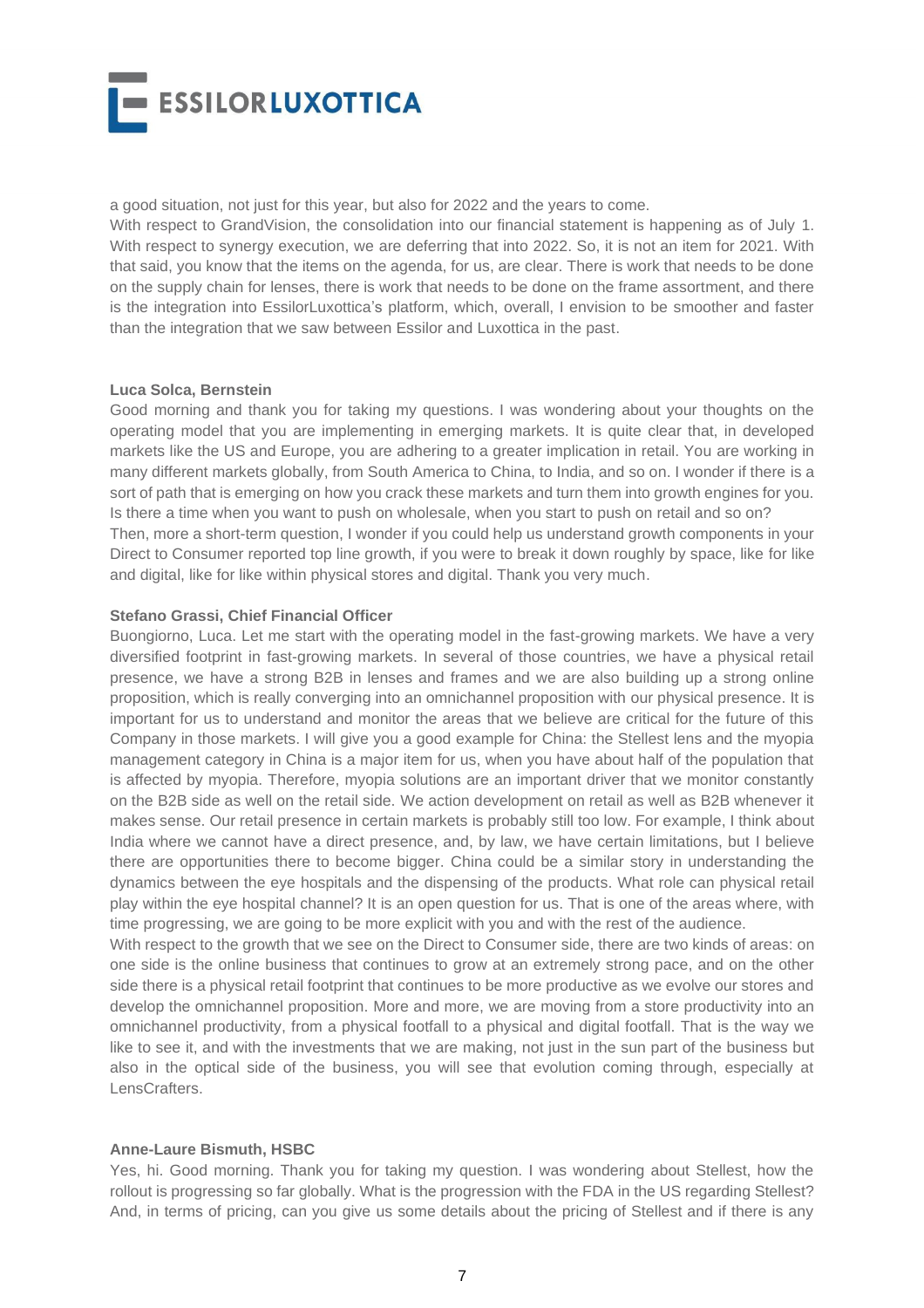

difference by country? Thank you very much.

#### **Stefano Grassi, Chief Financial Officer**

The Stellest rollout is progressing really well. As you know, we have already embarked on a successful story in China a bit more than a year now after the launch of the lens in that market. In the US, we are currently not present, and, in Europe actually, you are going to see a progressive rollout in other countries beyond Italy and France where we have actually got a pretty good acceptance by our independent ECPs, and you will see us becoming more and more visible in that continent. With respect to pricing, there are no major differences from a pricing standpoint in the way those lenses are currently being priced around the world.

#### **Cédric Lecasble, Stifel**

Yes, thank you. Good morning, Stefano and team. I have two questions also. The first one on the scope of the disposals of GrandVision. Maybe to help us to understand better, you know, your restatement and calculations, of comparable trends in particular to give a sense of what would be left in your scope. Maybe you can help us, you know, giving us some guidance or some indications on how much it represents in sales, and in EBIT. It would help us understand the mechanics, at least, on top line. The second one is an update on your supply chain integration and what you are starting to do on IT following the investments in Italy, deploying your model, where do you stand? What is different today from where you stood a few months ago? What are you happier about and still on progress on some of those areas? Thank you.

## **Stefano Grassi, Chief Financial Officer**

Good morning Cédric. With respect to the scope of businesses that are in the process of being disposed or that have been disposed. The impact of those businesses is slightly less than 1% of the overall consolidated revenue. We do not expect any material impact on the margin.

As for the update on the supply chain and infrastructure, the journey of harmonizing our platform to one single ERP system is progressing really well. We are making a lot of progress right now. Next year, we are going to have the full scope rollout in North America, which, from a materiality standpoint, is a major accomplishment, but we are also going through sequential rollouts in other parts of the world. So, all in all, it is progressing really well.

## **Domenico Ghilotti, Equita**

Good morning. Two questions. The first is related to the FX situation. So, is it a fair assumption to assume that, in the second half, both on top line and also on profitability, you should be almost neutral? And the second is on the online business. I wanted to have, if possible, some granularity on the geographical contribution. So, if this online contribution now is starting to be a bit more or less skewed to the US and also extending to the other regions?

#### **Stefano Grassi, Chief Financial Officer**

Good morning, Domenico. With respect to the first question, from an FX standpoint, there are still some headwinds versus 2019 and I do expect those headwinds to continue in the fourth quarter. When we look at our results in 2022, I do see the trends reverting as we are going to compare ourselves versus 2021. If currencies stay at current levels, we are going to enter a tailwind territory, which is good for top line as well as for margins.

With respect to e-commerce, the business is still heavily skewed towards North America, and we do not mind that because the US market is extremely strong and that strength is not only on the B2B and physical retail side of the business, but it is also the case in on our online business.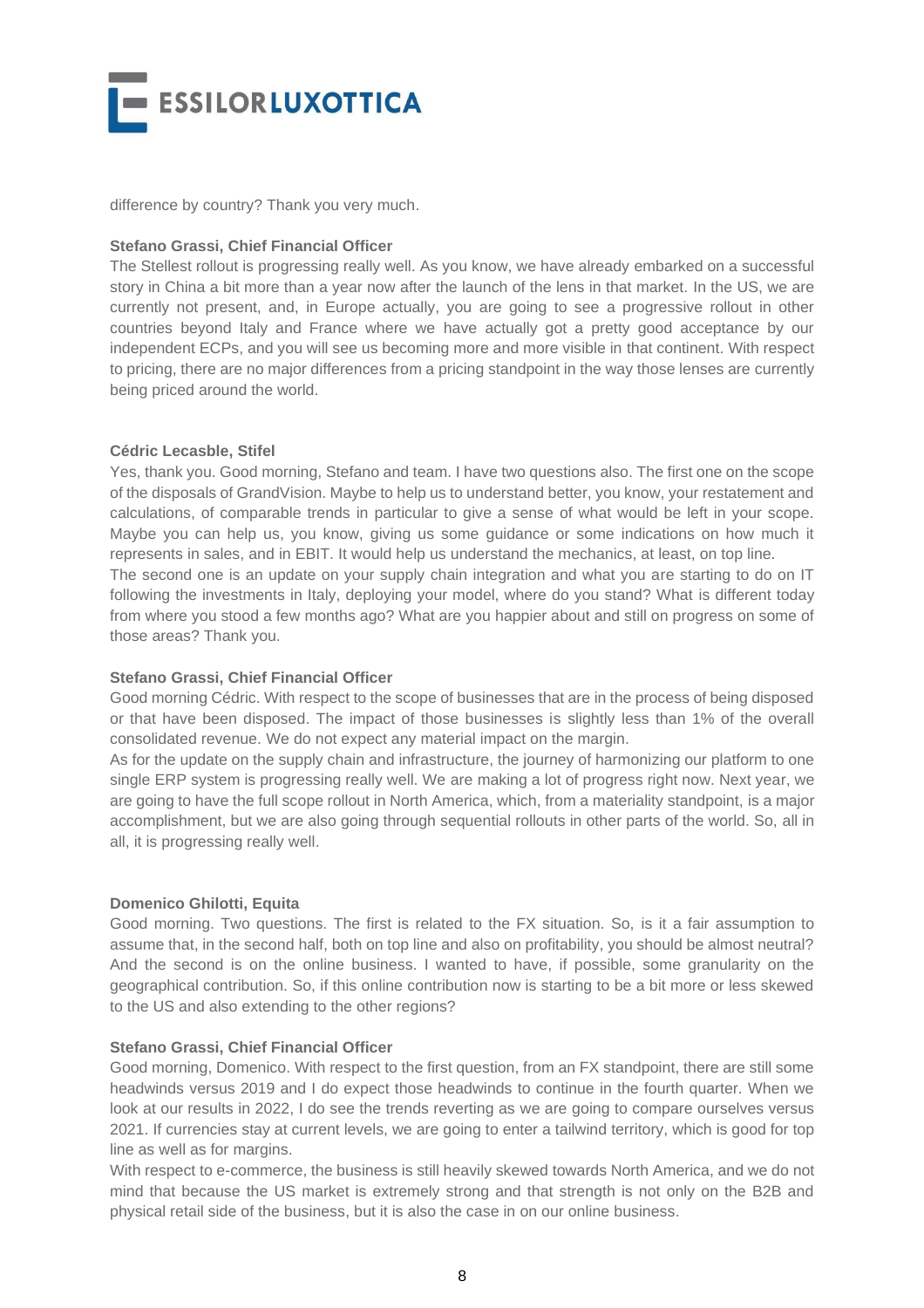

#### **Julien Dormois, Exane BNP Paribas**

Hello, good morning Stefano. Thanks for taking my questions. The first one is, just coming back on Stellest, just to make sure I get the right number and then we all get a better grasp on the sales opportunity for this one. Just focusing on China, I think you have indicated that you have doubled the volume of lenses you delivered versus Q2. So, I think the last time you gave a number it was about 1,000 kids that were equipped per day. So, I was just trying to make a rough estimate because I think the wholesale contribution is about USD 100 to 150 per kid, basically. So, I was wondering at the current run rate, are we effectively talking about more than USD 100 million on a yearly basis for Stellest, just for China? Is that a fair calculation? And maybe as a quick follow up, what would be the limitation right now to a broader adoption of Stellest? Is it the opticians that you still need to train or is it the parents who are still to be convinced?

And my second question will relate to the margin into 2022. So, I know it is a bit early to talk about this but, because you have indicated that 2021 will be a good year from a margin perspective, I was just wondering, given all the headwinds and tailwinds you have mentioned for entering 2022, should we take the 2021 margin as a floor and think about you getting a better margin into 2022?

#### **Stefano Grassi, Chief Financial Officer**

Good morning, Julien. Stellest lens, yes, the volumes doubled in the course of the third quarter compared to the second quarter. We are further increasing that number as we enter the month of October, as we are finishing, actually, the month of October. So, the trajectory is a sequential improvement of daily dispensing of Stellest lens. And, as I said before, 80%, actually more than 80% of our growth in China in the lens business, is driven by myopia solutions, which obviously encompass Stellest, but not only Stellest.

With respect to 2022, I think it is a bit premature right now to look at 2022. We will have plenty of time to have discussions around that. I think we are going through our budget process as we speak, and so we will be more descriptive in the future.

## **Piral Dadhania, RBC Capital Markets**

Morning. Hi, Stefano. So, my first question is just on pricing. As you think about your budgeting process for 2022, and in the face of raw materials input cost inflation for a lot of your inputs, could you just give us an idea of how much pricing you may take, absolute price increases for 2022? I appreciate you make comments around contributory price mix so far in 2021.

And then my second question is just on a more strategic update and when that might come for the business. Obviously, the profile of the business has changed with GrandVision in there now. When can we expect a more detailed run-through of your strategy for GrandVision and progress in terms of the EssilorLuxottica integration, perhaps in the form of a Capital Market Day? Thank you.

#### **Stefano Grassi, Chief Financial Officer**

So, with respect to the first question, Piral, good morning, when we look at our price mix that we see today, I would say, generally speaking, it is more driven by the continuous efforts in product innovation. So, the impact of the mix that we see in lenses, of the mix that we see in frames, is supporting our price mix. We take price adjustments whenever it makes sense from a currency standpoint, and a good example for that was Brazil where we made price adjustments. So, that is how we are also building up 2022. We are not necessarily into price adjustments, we are more looking at what is the pipeline of innovation that we have for 2022, that sustains our price mix. That is the way we look at it today, and that is going to be the story also for 2022.

With respect to the update on strategy, we cannot wait to do our Capital Markets Day. We have a lot of insights and updates on the strategy, now that GrandVision is going to be part of our family, but we have not set a date in stone yet. We are working on it.